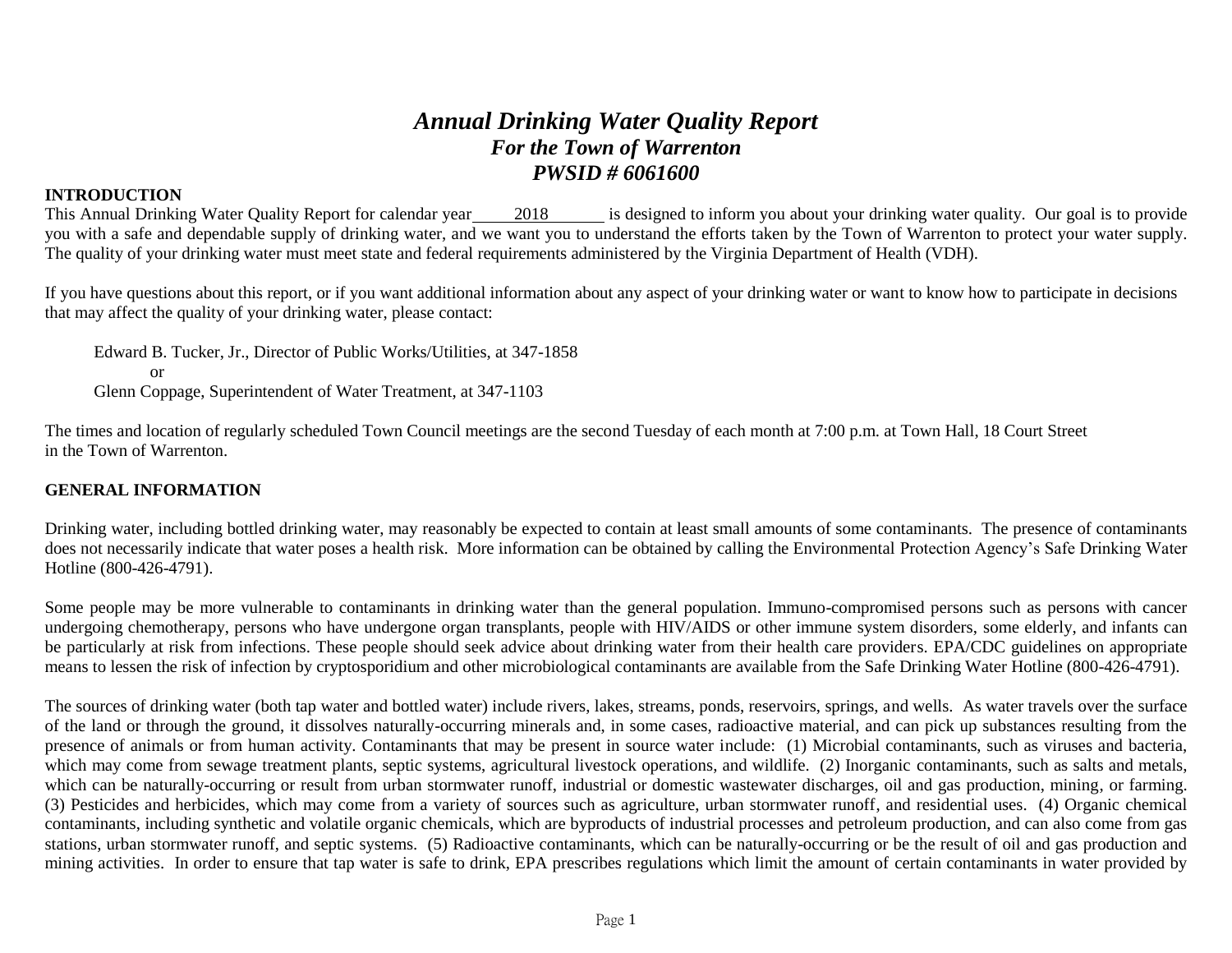public water systems. Food and Drug Administration regulations establish limits for contaminants in bottled water which must provide the same protection for public health.

# SOURCE(S) and TREATMENT OF YOUR DRINKING WATER

The sources of your drinking water are from both surface water and groundwater as described below:

Warrenton Reservoir: Located north of town with a capacity of approximately 120 million gallons.

Airlie Reservoir: Located northwest of town with approximately 183 million gallons for town use.

Well # 3: Located east of town capable of producing approximately 200,000 gallons per day.

Well # 5: Located northwest of town producing approximately 52,000 gallons per day.

Well # 6: Located north of town producing approximately 20,000 gallons per day.

Your drinking water supply is treated as described below:

The water from the reservoirs is treated by the Water Filtration Plant located at 7240 Blackwell Road, Warrenton, VA using coagulation, flocculation, sedimentation, and filtration. Chlorine is added to disinfect the water and a corrosion inhibitor is added. Both the reservoir water and the water from the wells are treated with fluoride to promote strong teeth. Well 3 water is softened to remove radium and is chlorinated.

A source water assessment of our system was conducted by the Virginia Department of Health. The reservoirs and wells were determined to be of high susceptibility to contamination using the criteria developed by the state in its approved Source Water Assessment Program. Town staff is aware of the potential contamination sources identified by the Virginia Department of Health and monitor those areas to prevent and/or limit any negative impacts to the system. The assessment report consists of maps showing the source water assessment areas, an inventory of known land use activities of concern, and documentation of any known contamination within 5 year study period. The report is available by contacting your water system representative at the phone number or address given elsewhere in this drinking water quality report.

The Town of Warrenton has an ongoing commitment to protecting its drinking water sources. Please report illegal dumping of waste motor oil and other potential contaminants immediately to us at the telephone numbers listed elsewhere in this report. Please keep the safety of your water supply in mind when applying fertilizer, herbicides and pesticides to your lawn and disposing of antifreeze, motor oil, and chemicals.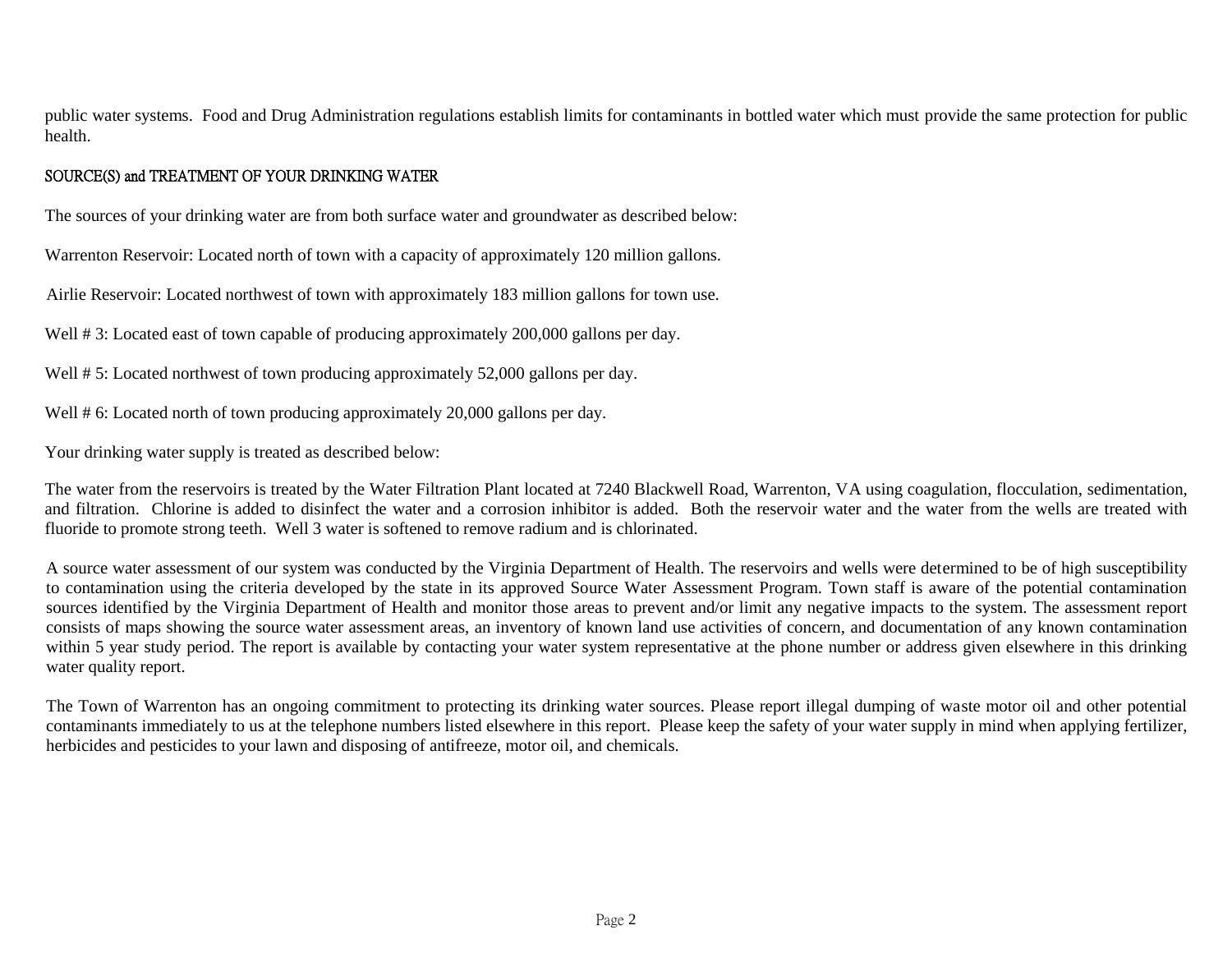#### **DEFINITIONS**

In the table and elsewhere in this report you will find many terms and abbreviations you might not be familiar with. The following definitions are provided to help you better understand these terms:

*AL – Action Level – the concentration of a contaminant which, if exceeded, triggers treatment or other requirements which a water system must follow.*

*MCL – Maximum Contaminant Level – the highest level of a contaminant that is allowed in drinking water. MCLs are set as close to the MCLGs as feasible using the best available treatment technology.*

*MCLG – Maximum Contaminant Level Goal – the level of a contaminant in drinking water below which there is no known or expected risk to health. MCLGs allow for a margin of safety.*

*MRDL - Maximum Residual Disinfectant Level* - *the highest level of a disinfectant allowed in drinking water. There is convincing evidence that addition of a disinfectant is necessary for control of microbial contaminants.*

*MRDLG – Maximum Residual Disinfectant Level Goal - the level of a drinking water disinfectant below which there is no known or expected risk to health. MRDLGs do not reflect the benefits of the use of disinfectants to control microbial contaminants.*

*ND – Non-detect - lab analysis indicates that the contaminant is not present.*

*NTU – Nephelometric Turbidity Unit* – *nephelometric turbidity unit is a measure of the clarity, or cloudiness, of water. Turbidity in excess of 5 NTU is just noticeable to the average person. Turbidity is monitored because it is a good indicator of the effectiveness of our filtration system.*

*Ppm – Parts per million - one part per million corresponds to one minute in two years or a single penny in \$10,000.*

*Ppb – Parts per billion - one part per billion corresponds to one minute in 2,000 years, or a single penny in \$10,000,000.* 

*pCi/L - Picocuries per liter - picocuries per liter is a measure of the radioactivity in water.*

*SMCL – Secondary Maximum Contaminant Level, or – Maximum contaminant levels may be either "primary" (PMCL), meaning based on health considerations or "secondary" (SCML) meaning based on aesthetic considerations.*

*TT – Treatment Technique) – a required process intended to reduce the level of a contaminant in drinking water.*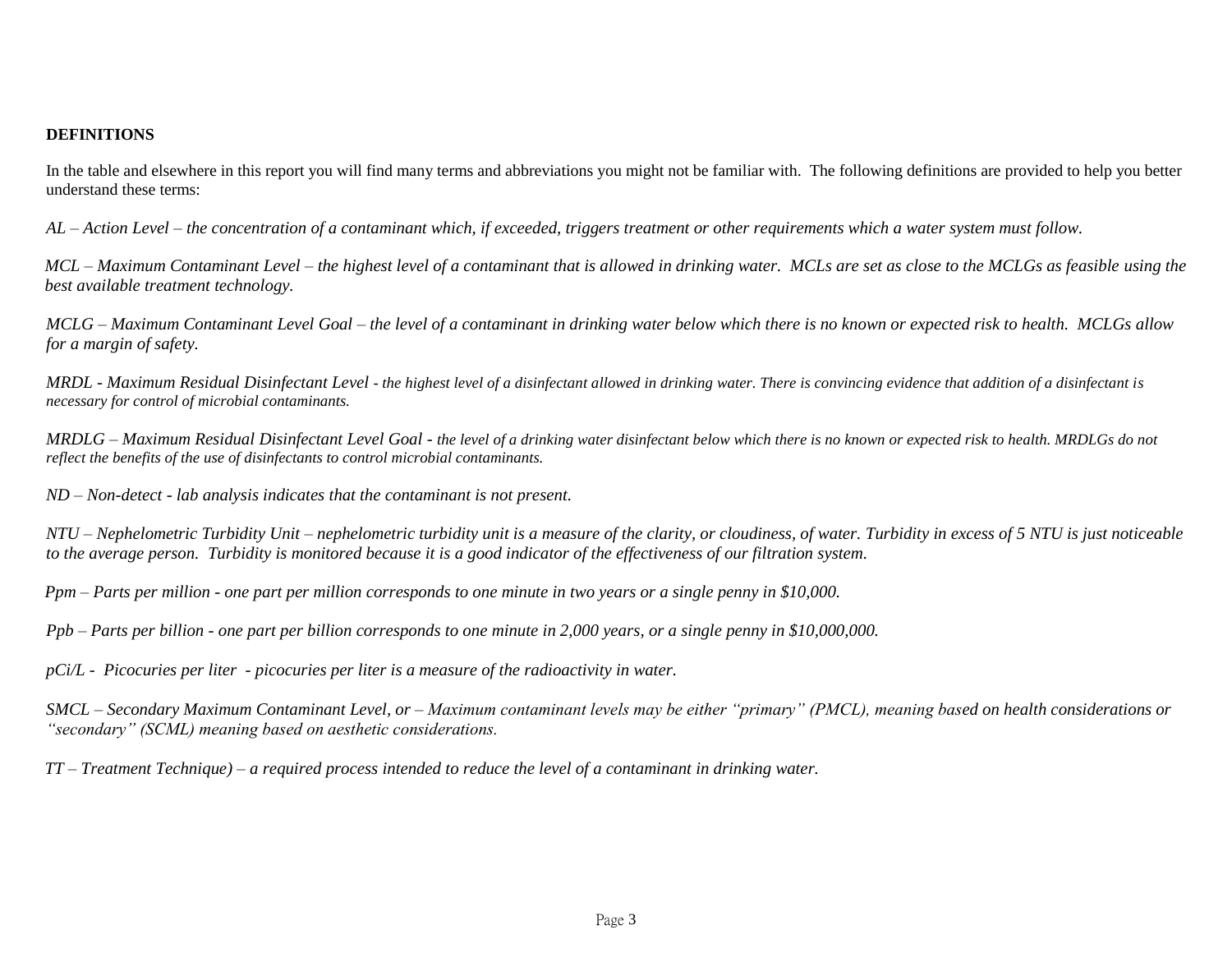# **WATER QUALITY RESULTS**

Contaminants in your drinking water are routinely monitored according to Federal and State regulations. The following table shows the results of our monitoring for the period of January 1<sup>st</sup> to December 31<sup>st</sup>, 2018. Most of the results in the table are from testing conducted in 2018. However, the state allows the Town to monitor for some contaminants less than once per year because the concentrations of these contaminants do not change frequently. Some of the data, though accurate, is more than one year old.

**I. Microbiological Contaminants** – All of the 120 routine samples collected for bacteria in 2018 were negative except one coliform positive sample during July 2018. We immediately collected additional samples, which were coliform negative, indicating satisfactory water quality. No problems were found.

### **II. Lead and Copper Contaminants** –

|             | --          |        |             |                    |                     |          |                 |                                          |
|-------------|-------------|--------|-------------|--------------------|---------------------|----------|-----------------|------------------------------------------|
| Contaminant | Units of    | Action | <b>MCLG</b> | Results of samples | <b>Action Level</b> | Sampling | # of Sampling   | <b>Typical Source of Contamination</b>   |
|             | Measurement | level  |             | for the $90th$     | Exceedance          | Year     | Sites Exceeding |                                          |
|             |             |        |             | Percentile Value   | (Y/N)               |          | Action level    |                                          |
| Lead        | ppb         |        |             |                    |                     | 2018     |                 | Corrosion of household plumbing systems. |
| Copper      | ppm         |        | .           | 0.128              |                     | 2018     |                 | Corrosion of household plumbing systems. |

If present, elevated levels of lead can cause serious health problems, especially for pregnant women and young children. Lead in drinking water is primarily from materials and components associated with service lines and home plumbing. The Town of Warrenton is responsible for providing high quality drinking water, but cannot control the variety of materials used in plumbing components. When your water has been sitting for several hours, you can minimize the potential for lead exposure by flushing your tap for 15 to 30 seconds or until it becomes cold or reaches a steady temperature before using water for drinking or cooking. If you are concerned about lead in your water, you may wish to have your water tested. Information on lead in drinking water, testing methods, and steps you can take to minimize exposure is available from the Safe Drinking Water Hotline or at<http://www.epa.gov/safewater/lead>

### **III. Turbidity –**

| Contaminant | Treatment Technique Limits             | Level detected                          | Violation (Y/N) | Sampling Year | $\sim$<br>l'ypical Source of Contamination |
|-------------|----------------------------------------|-----------------------------------------|-----------------|---------------|--------------------------------------------|
| Turbidity   | NTU<br>maximum                         | highest single measurement $= 0.45$ NTU |                 | 2018          | Soil runofi                                |
|             | $\sim$ 0.3 NTU<br>' 95%<br>of the time | l lowest monthly percentage = $99.7\%$  |                 | 2018          |                                            |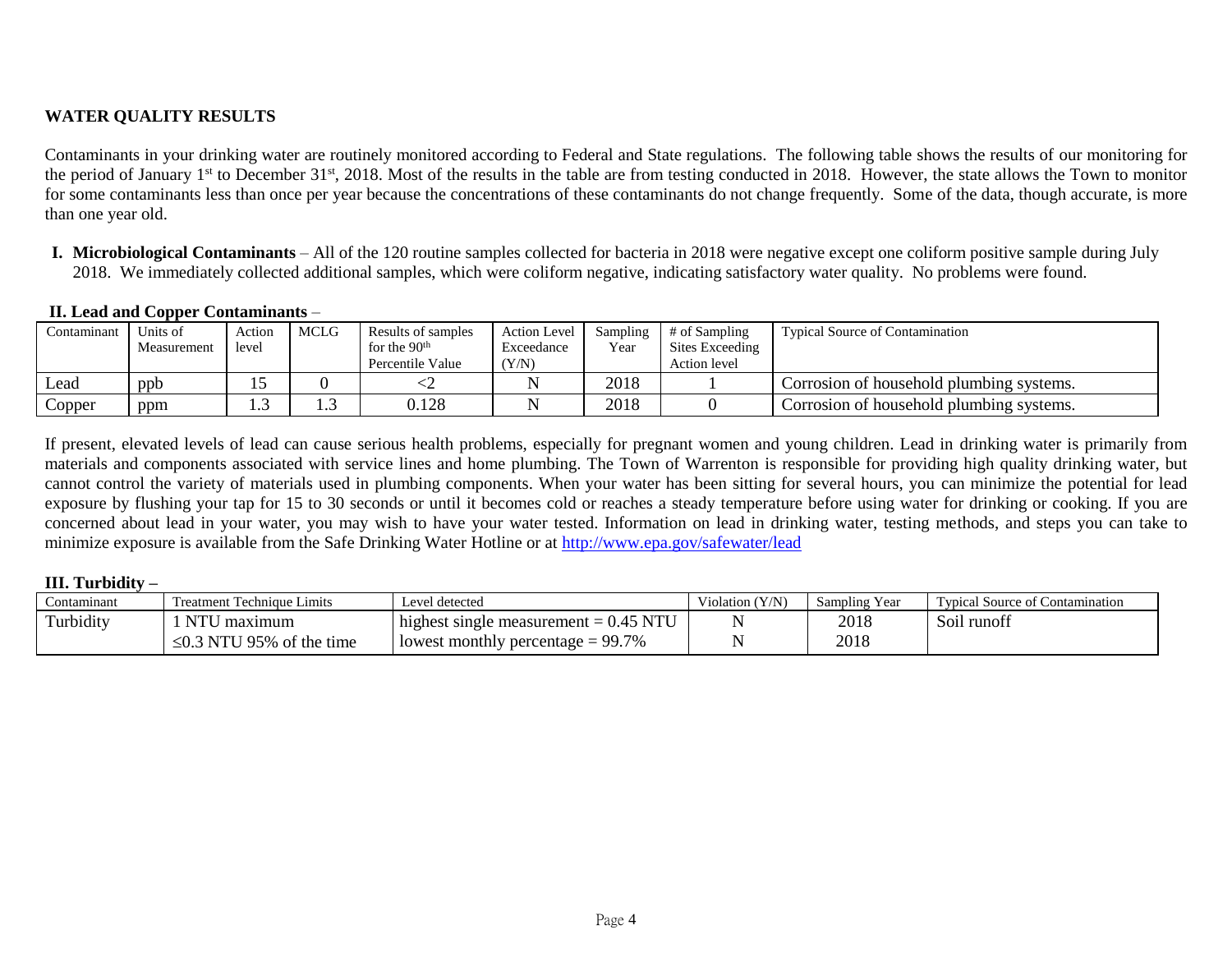| Contaminant            | $\overline{\phantom{a}}$<br>Units of | <b>MCLG</b> | <b>MCL</b> | Level     | Violation | Range of               | Sampling | <b>Typical Source of Contamination</b>                  |
|------------------------|--------------------------------------|-------------|------------|-----------|-----------|------------------------|----------|---------------------------------------------------------|
|                        | Measure                              |             |            | Detected  | (Y/N)     | Detection at           | Year     |                                                         |
|                        | ment                                 |             |            |           |           | <b>Sampling Points</b> |          |                                                         |
| <b>Combined Radium</b> | pCi/L                                | $\theta$    |            | 4.1       | N         | $ND-4.1$               | 2016,    | Erosion of natural deposits.                            |
|                        |                                      |             |            |           |           |                        | 2018     |                                                         |
| <b>Beta Emitters</b>   | pCi/L                                | $\Omega$    | 50         | 6.3       | N         | $0.8 - 6.3$            | 2016,    | Decay of natural and man-made deposits.                 |
|                        |                                      |             |            |           |           |                        | 2018     |                                                         |
| Gross Alpha            | pCi/L                                | $\Omega$    | 15         | 4.9       | N         | $ND-4.9$               | 2016,    | Decay of natural deposits.                              |
|                        |                                      |             |            |           |           |                        | 2018     |                                                         |
| Nitrate and Nitrite    | mg/L                                 | 10          | 10         | 3.4       | N         | $ND-3.4$               | 2018     | Runoff from fertilizer use; Leaching from septic tanks, |
|                        |                                      |             |            |           |           |                        |          | sewage; Erosion of natural deposits.                    |
| Fluoride               | mg/L                                 | 4           |            | 0.82      | N         | $ND-0.82$              | 2016,    | Water additive which promotes strong teeth.             |
|                        |                                      |             |            |           |           |                        | 2018     |                                                         |
| <b>Barium</b>          | mg/L                                 | 2           | ↑          | <b>ND</b> | N         | ND-0.031               | 2016,    | Erosion of natural deposits.                            |
|                        |                                      |             |            |           |           |                        | 2018     |                                                         |

### **IV. Other Chemical and Radiological Contaminants** –

The PMCL for beta particles is 4 mrem/year. EPA considers 50 pCi/L to be the level of concern for beta particles.

| V. Disinfection By-Products, Precursors, and Residuals – Were there any detections? ( $X$ ) Yes, as described below. () No |  |  |
|----------------------------------------------------------------------------------------------------------------------------|--|--|
|----------------------------------------------------------------------------------------------------------------------------|--|--|

| Contaminant                  | Units of | <b>MCLG</b> | MCL | Level    | Violation | Range of               | Sample | <b>Typical Source of Contamination</b>    |
|------------------------------|----------|-------------|-----|----------|-----------|------------------------|--------|-------------------------------------------|
|                              | Measure  |             |     | Detected | (Y/N)     | Detection at           | Year   |                                           |
|                              | ment     |             |     |          |           | <b>Sampling Points</b> |        |                                           |
| <b>Total Trihalomethanes</b> | ppb      | N/A         | 80  | 80       | N         | 31-80                  | 2018   | By-product of drinking water chlorination |
| Haloacetic Acids             | ppb      | N/A         | 60  | 28       |           | 18-32                  | 2018   | By-product of drinking water disinfection |
| <b>Total Organic Carbon</b>  | N/A      | N/A         |     | N/A      | N         | N/A                    | 2018   | Naturally present in the environment      |
| Chlorine                     | mg/L     |             |     | .32      | N         | $0.14 - 2.03$          | 2018   | Water additive used to control microbes   |

Cryptosporidium is an organism that sometimes occurs in surface water sources, like streams, rivers, and lakes that are contaminated by stool of infected animals. Public water systems that get their water from these surface water sources can contain Cryptosporidium oocysts (the egg-like form of the parasite).

The filtration treatment we use removes Cryptosporidium, but may not be 100% effective. As a result, the Town of Warrenton was required to monitor our surface water sources to determine the levels of Cryptosporidium, and whether additional treatment is necessary to make the water safe to drink. In 2018, we collected 9 samples for cryptosporidium. Cryptosporidium oocysts were detected in one sample. The average cryptosporidium was 0.01oocysts/liter. Based on our cryptosporidium monitoring results, no additional treatment is necessary.